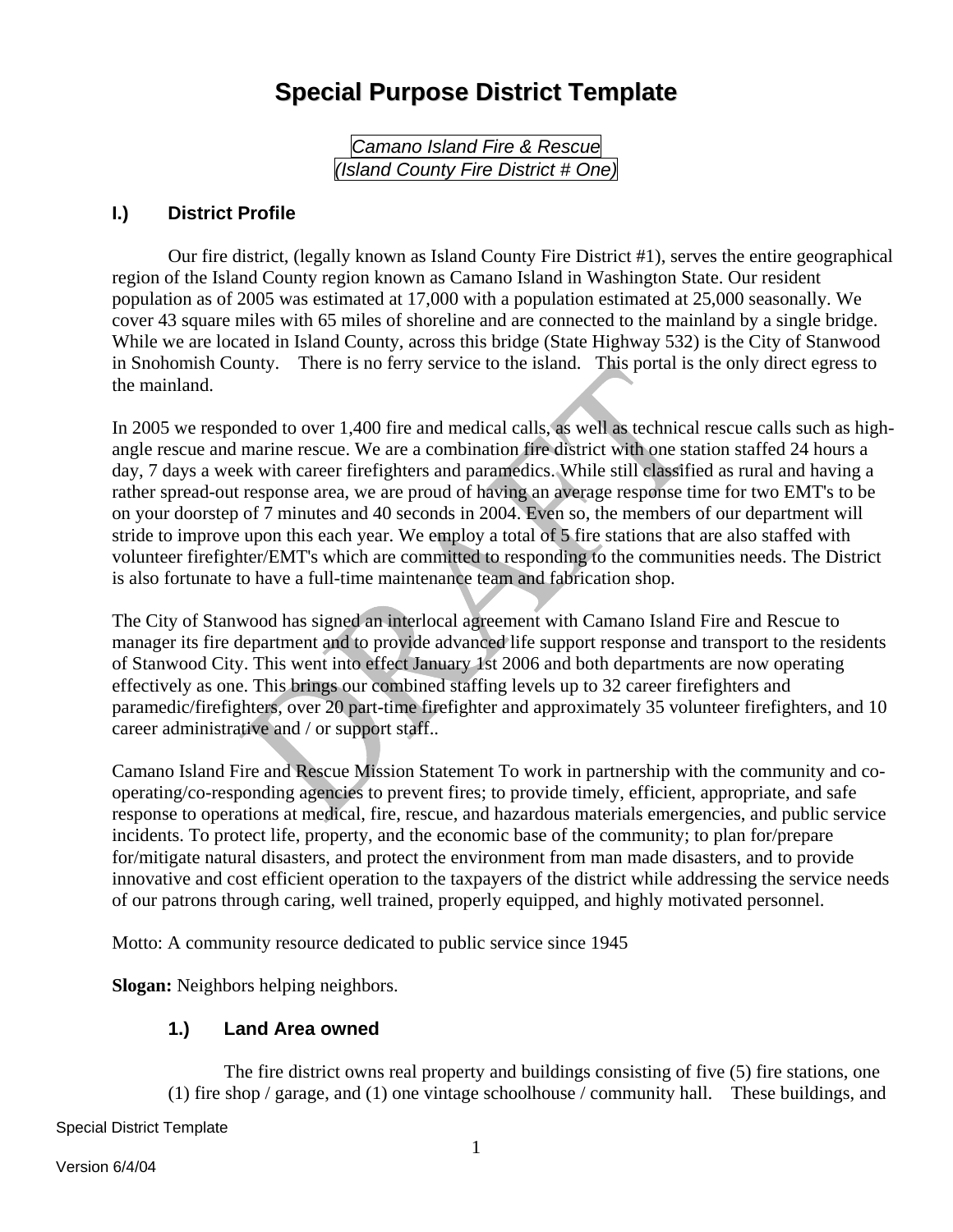the land they are erected on, are essential to the operation of the fire district in the delivery of fire / EMS services to the citizens and residents of Camano Island. Some additional undeveloped real estate is maintained for future facility expansion. Current fire district properties consist of lot sizes that range in size from two to eleven acres. The total land area held is 23.83 acres.

#### **Land area served**

Camano Island comprises 43 square miles of land and is approximately 17 miles in length. The extensive 65 miles of shoreline area and the salt waterways that surround the island are also included within the jurisdiction / protection of the fire district.

### **2.) List of Critical infrastructure/equipment:**

Critical Infrastructure includes: 7 buildings, five of which are fire stations, one serves as a fire shop / garage, and one community hall which was a former one-room schoolhouse. The administration offices are housed and operated within one of the fire stations. This specific station also serves as the agency E.O.C. in times of need. The fire district also maintains a ground water domestic well site and 38,000 gallon storage tank at one of the fire stations which serves to provide water supply for fire suppression on the southern portion of the island. All of the fire stations have kitchen appliances, and the fully staffed station has typical furniture amenities. All but one of the existing fire stations is equipped with an emergency standby power generator.

Agency Equipment includes: 32 vehicles (apparatus), lineal 37,000 feet of fire hose, breathing air compressors, mobile and static, (and storage tanks within each station). There are 54 SCBA backpack sets each with a spare cylinder. Emergency medical "ALS" (Advanced Life Support) equipment is positioned on three of the transport capable Ambulance / Medic Units. "BLS" (Basic Life Support) Aid Cars have similar medical equipment assigned. Each firefighter is assigned individual PPE. Each station / apparatus is equipped with a compliment of the industry standard appurtenances and fittings. There are five portable flood water trash pumps and one specialized portable brush fire pump. Electronic equipment and computer equipment are maintained with each of the stations. Two-Way Radio equipment is assigned to each fire apparatus and each of the stations. The E.O.C. also has a full compliment of radio equipment.

### **2.) Value of Critical infrastructure/equipment:**

The current stated value of all facilities, including 7 buildings, 32 fire district rolling stock (apparatus), and all owned portable and /or fixed equipment is considered to be \$8,567,897. These are not actual replacement costs, but rather stated current value.

### **4.) List of Critical Facilities (owned by District):**

The fire district owns and operates 7 buildings positioned upon real property (land) that comprises 23.83 acres. These facilities include; the Camano City Fire Station and adjoining community hall (formerly serving as a historic single room schoolhouse), the Country Club Fire Station and training drill grounds, the Terry's Corner Fire Station and fire shop /garage, the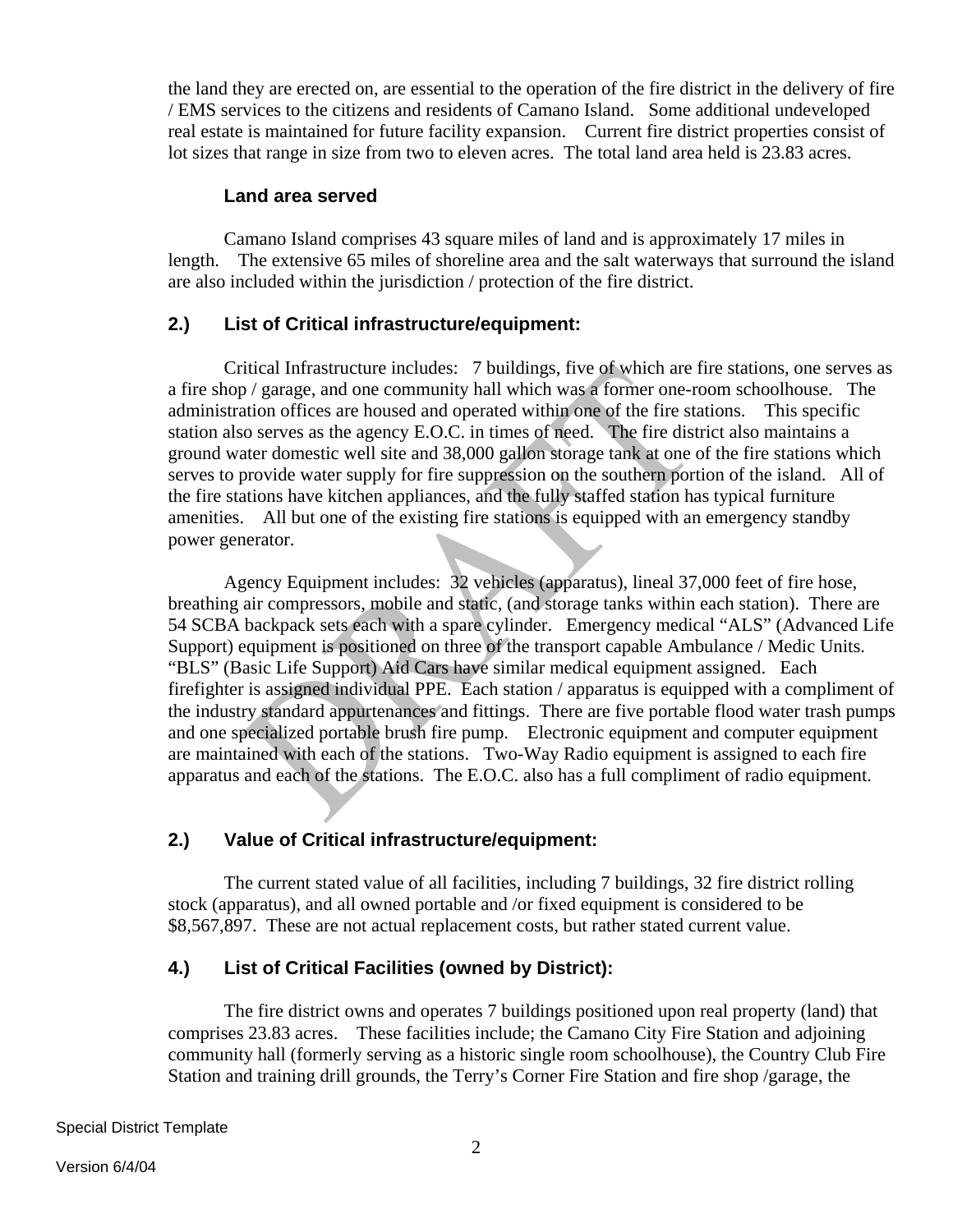Madrona Fire Station, and the Mabana Fire Station. At the Mabana Fire Station there is also a ground water well that provides fire suppression water for that specific region of the fire district.

### **5.) Value of Critical Facilities:**

The stated current value of fire district owned facilities and properties is \$4,081,884. This figure is not considered actual replacement value, but rather what the loss of current facilities are protected for. The realized costs today to replace these buildings, if lost, would be substantially more.

### **6.) Value of area served:**

\$2,470,831,500 is the assessed valuation (per the 2006 figures)

### **II.) Outline of Area served:**

Located approximately 60 miles north of Seattle, Camano Island encompasses the eastern most portion of Island County. It resides within the northern Puget Sound region known as Saratoga Passage and Port Susan Bay. To the west is Whidbey Island. Farther to the east is Snohomish County and the communities of Warm Beach and the city of Stanwood. The community of Camano Island is linked to the city of Stanwood and Snohomish County via the main egress of State Highway 532. The salt waterways surrounding Camano Island and extensive 65 miles of shoreline areas also fall within the jurisdiction of the fire district.

# **III.) Current and Anticipated Service Trends**

In recent years Camano Island has been considered the fastest growing part of Island County, with it's population expected to exceed 21,300 by the year 2010. Call for service have seen a steady increase over the past 15 years, with substantial increases over the past 10 years. In the year 2005, calls for service exceeded 1300. It is anticipated that the fire district will exceed 1500 calls for the year 2006.

# **IV.) Natural Hazard Event History**

| <b>Natural Hazard Events</b> |                                      |                                                 |  |  |  |  |
|------------------------------|--------------------------------------|-------------------------------------------------|--|--|--|--|
| <b>Type of Event</b>         | <b>Preliminary Damage Assessment</b> |                                                 |  |  |  |  |
| Coastal flooding / Windstorm | February 4, 2006                     | Multiple beach communities impacted             |  |  |  |  |
| Windstorm / Power outage     | February 12, 1995                    | Multiple homes extended power outage            |  |  |  |  |
| Earthquake                   | February 28, 2001                    | Communications disruption / building cracks     |  |  |  |  |
| Land slides / bluff failure  | January 1,1997                       | Bluff failure / damage to homes $\&$ properties |  |  |  |  |
| Land Slide / bluff failure   | December 1990                        | Bluff Failure / Land Slide damage to homes      |  |  |  |  |
| Tsunami / loss of life       | Early $1800$ 's                      | Landslide / Tsunami affecting Hat Island        |  |  |  |  |

# **V.) Natural Hazard Risk/Vulnerability Risk Ranking**

1.) Seismic event of a significant magnitude. Overall, Island County is considered the most densely populated county in the state with over 347 residents per square mile. Camano Island is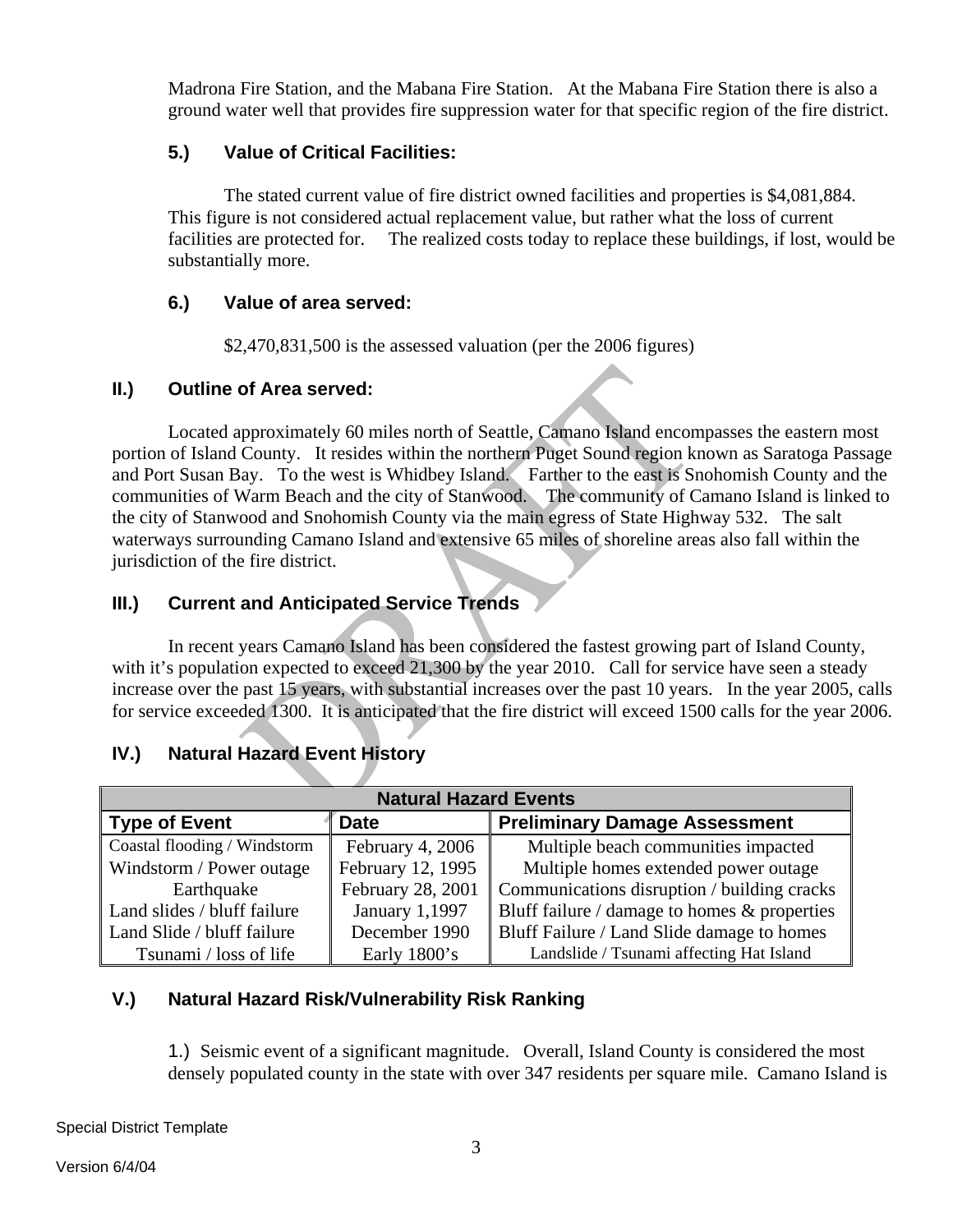physically situated within the Northern Puget Sound and can easily become physically isolated from the mainland should a significant seismic event occur.

2.) Seasonal wind storm events. Each year brings a storm season which begins in October and continues until late May. Several wind storm events have impacted our community, at times with devastating results.

3.) Seasonal coastal flooding within the beach communities. It is recognized that approximately 1/3 of the total population maintains homes along the shorelines of the island. High tide and low pressure weather conditions typically result in unfavorable results and server damage to private property from flooding.

4.) Extreme duration of cold / warm weather periods. These weather related conditions continue to tax our agency and the residents of our community. Power outages that occur during cold weather events, sometimes as a result of a storm, impact all phases of normal operations.

5.) Disease / Pandemic.

### **VI.) Existing Applicable Hazard Mitigation Codes, ordinances or policies**

Existing mitigation plans, that are currently in place within this agency, are limited to a basic emergency operations plan. The agency has evolved, but the plans have not. The Island County Department of Emergency Management has prompted all agencies within Island County to develop such plans. It is generally accepted that this agency will be the lead during a widespread disaster occurrence.

### **VII.) Existing applicable Natural Hazards Mitigation Associated Plans and / or documents.**

The fire district completed an internal seismic structural assessment in 2006. The results of those findings made clear the fact that all of our fire stations are not currently with seismic standards. Three of the buildings are (partially) constructed with "CMU" (cinder block) materials. All but one of the fire station buildings have some stick frame construction integrated. A Civil Engineering firm provided the fire district with a detailed technical report that outlines the survivability of our buildings. This report concludes that at least one of our buildings could suffer significant damage or become unusable following a earthquake event. This report further describes the likely failure of our remaining structures due to building construction practices and materials types used during their initial construction in the 1940's and 1950's.

The fire district continues to seek funding to mitigate these eventualities and upgrade, reinforce, or replace those buildings that would not survive. The vital service that we now provide on a daily basis to the citizens of our community must continue during those extraordinary times of need that a disaster would bring. If our facilities remain as is, our fears would be more than realized when the pending disaster scenario results. Mitigation funding would prove most beneficial to the citizens of our community as well as our ability to deliver vital emergency services during those episodes.

Plans continue to enhance and modernize our woefully inadequate E.O.C. It became apparent to the fire district many years ago that emergency assistance from the county seat located on our sister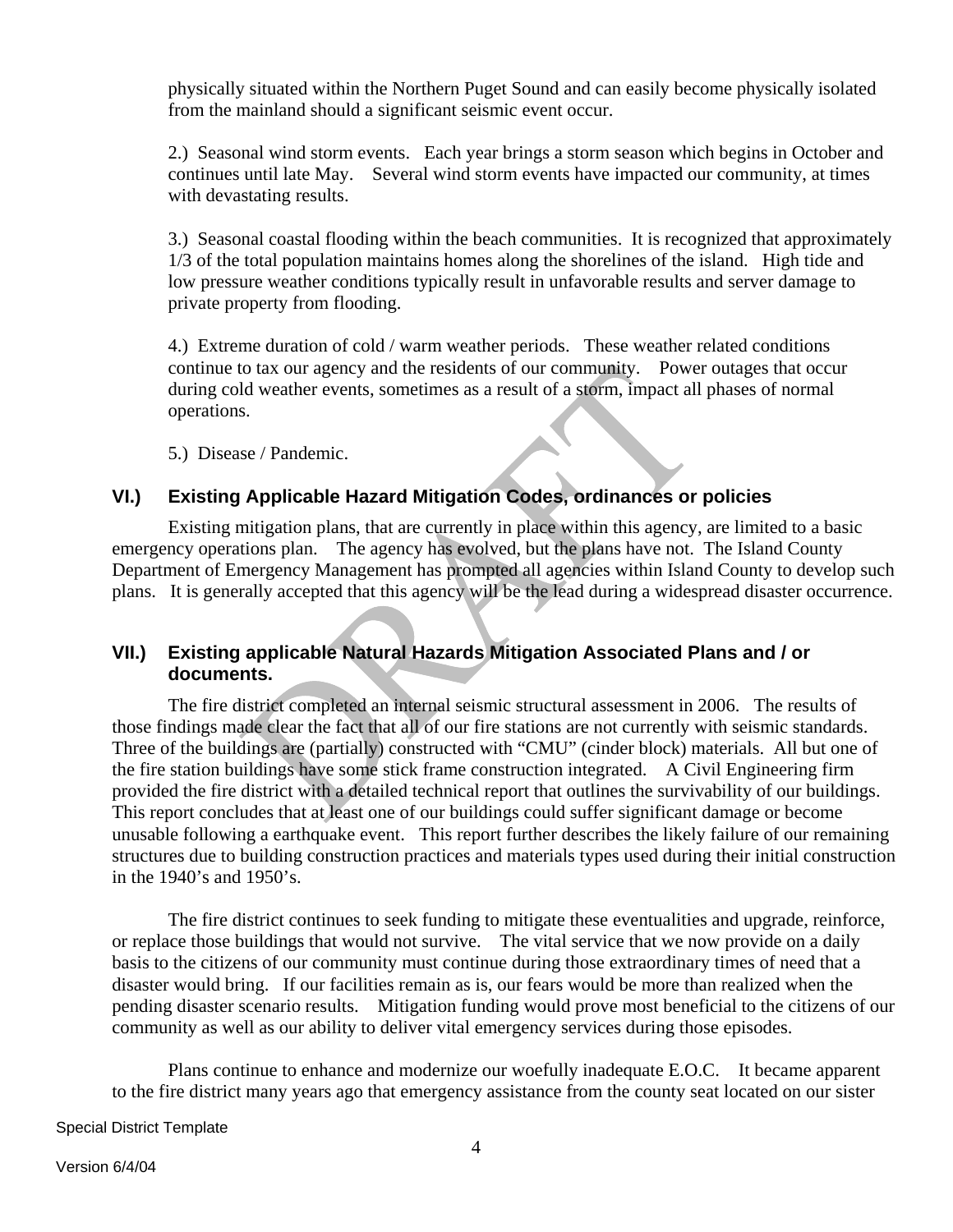island (Whidbey) would be delayed or perhaps even non-existent should they suffer the same disaster event on that island. We have operated from our E.O.C. numerous times throughout our past during storms and local widespread emergencies that have affected our community. The organizational benefit that has be afforded by use of our E.O.C. has demonstrated the need to utilize that practice as a standard operation procedure.

The fire district continues to provide CERT Team training to the residents of the community to bolster the readiness and awareness for the great potential of disasters. In 2006 three separate CERT Classes were delivered. The agency also was awarded a state EMD grant for citizen emergency preparedness in 2006. That action provided for enhanced local HAM Radio Communications through a never before owned HAM community radio repeater, emergency HAM radios for each of the schools within the surrounding school district and for each fire station, and lastly hand held two way radios for the CERT Team Members to coordinate their response and recovery efforts.

| <b>Mitigation Initiatives</b> |                                                                                                                 |                                                                    |                                                                         |                     |                |                |  |
|-------------------------------|-----------------------------------------------------------------------------------------------------------------|--------------------------------------------------------------------|-------------------------------------------------------------------------|---------------------|----------------|----------------|--|
| No.                           | <b>Mitigation Initiative</b>                                                                                    | Administrating<br><b>Agency</b>                                    | <b>Funding Source</b>                                                   | <b>Time</b><br>Line | Goal #         | Objective #    |  |
| 1                             | Complete our ongoing<br>Seismic Study for all<br>fire district buildings /<br>$facilities - in process$         | <b>Fire District</b>                                               | <b>Fire District General</b><br><b>Funds</b>                            | In Process          |                |                |  |
| $\overline{2}$                | <b>Pursue Grant Monies to</b><br>complete seismic<br>upgrades to facilities for<br>rebuilding or<br>replacement | <b>Fire District</b>                                               | Grants / Bonds<br>(Bonds require<br>approval of the<br>voting populace) | $\gamma$            | 2              | $\mathfrak{D}$ |  |
| 3                             | Update the fire district<br>Comprehensive<br><b>Emergency Plan</b>                                              | <b>Fire District</b>                                               | Internal<br>Administrative<br>Function                                  | 2007-2008           | 3              | 3              |  |
| 4                             | Work with the Island<br>County DEM to<br>establish Tsunami<br><b>Evacuation Zones for</b><br>Camano Island.     | <b>Fire District</b><br>$\&$<br><b>Island County</b><br><b>DEM</b> | <b>Fire District</b><br>&<br><b>Island County DEM</b>                   | 2007-2008           | $\overline{4}$ | 4              |  |
| 5                             | Work with Water<br><b>System Purveyors to</b><br>bolster and encourage<br>system readiness                      | <b>Fire District</b><br>&<br><b>Water Purveyors</b>                | Grants                                                                  | $\gamma$            | 5              | 5              |  |

# **IX.) Benefit Cost Review of mitigation Initiative**

| <b>Priority</b><br># | <b>Mitigation Initiative #</b>                                                           | <b>Estimated</b><br><b>Cost</b> | <b>Estimated</b><br><b>Benefit</b> | B/C | <b>Ratio Greater than 1</b><br>Yes or no |
|----------------------|------------------------------------------------------------------------------------------|---------------------------------|------------------------------------|-----|------------------------------------------|
|                      | 1) Seismic Analysis of all fire<br>district buildings / structures. (now in<br>process). | \$10,500                        | \$10 million<br>(potential loss)   |     | Yes                                      |
|                      | 2) Seismic Upgrade for Fire Station<br>$# 1-2$ (Country Club)                            | \$100,000                       | \$2 million<br>(potential loss)    |     | Yes                                      |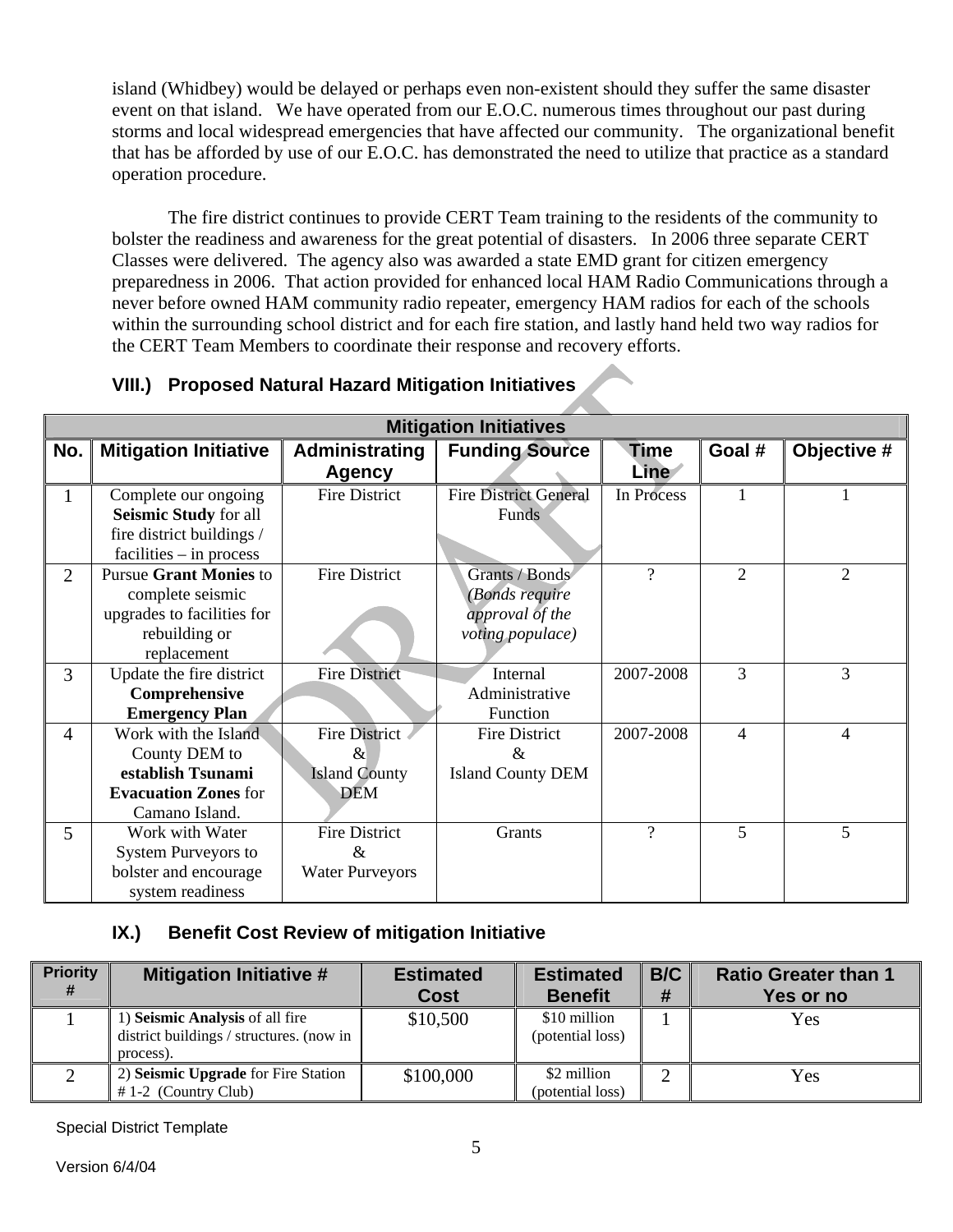| 2) Seismic Upgrade for Fire Station<br>$\#$ 1-3 / E.O.C. (Terry's Corner) | \$100,000 | \$2 Million<br>(potential loss) | $v_{es}$ |
|---------------------------------------------------------------------------|-----------|---------------------------------|----------|
| 2) Seismic Upgrade for Fire Station $\parallel$<br>$\#$ 1-1 (Camano City) | \$100,000 | \$2 Million<br>(potential loss) | $v_{es}$ |

| 2              | 2) Seismic Upgrade of Fire Station #  | \$100,000                     | \$2 million      | $\overline{2}$ | Yes |
|----------------|---------------------------------------|-------------------------------|------------------|----------------|-----|
|                | 1-5 (Mabana)                          |                               | (potential loss) |                |     |
| $\overline{2}$ | 2). Seismic Upgrade / building        | \$2 Million                   | \$2 million      | 2              | Yes |
|                | retrofit / REPLACEMENT of FIRE        |                               | (potential loss) |                |     |
|                | <b>STATION</b> #1-4 (Madrona)         |                               |                  |                |     |
|                | <b>Currently CMU Cinder Block</b>     |                               |                  |                |     |
|                | Construction.                         |                               |                  |                |     |
|                |                                       | <b>Staff Function</b>         |                  |                |     |
| 3              | Upgrade the fire district             |                               | 15,000           | 3              | Yes |
|                | <b>Comprehensive Emergency Plan</b>   | done internally               |                  |                |     |
| $\overline{4}$ | <b>Establish Tsunami Evacuation</b>   | <b>Staff Function</b>         | $\gamma$         | 4              | Yes |
|                | <b>Routes</b> and planning            | done internally with          |                  |                |     |
|                |                                       | assistance from Island        |                  |                |     |
|                |                                       | <b>County DEM</b>             |                  |                |     |
| 5 <sup>5</sup> | Work with local water system          | <b>Island County DEM</b>      |                  | 5              | Yes |
|                | purveyors to assist with planning and | and Fire District             |                  |                |     |
|                | funding sources to bolster and        | internal function with        |                  |                |     |
|                | harden water systems resilience       | Collective Water              |                  |                |     |
|                |                                       | Purveyors                     |                  |                |     |
| 6              | Explore ideas and methods to          | Island County DEM,            |                  | 6              | Yes |
|                | establish delivery of food stuffs,    | Fire District, Local          |                  |                |     |
|                | motor fuel, and pharmaceuticals       | <b>Businesses</b> , and Local |                  |                |     |
|                | during times of disaster.             | <b>Emergency CERT</b>         |                  |                |     |
|                |                                       | Teams                         |                  |                |     |

#### **Explanation of priorities**

High Priority: The Seismic Hardening of the existing fire stations, or the complete replacement of those specific buildings that cannot be adequately retrofitted and / or strengthened. Grant funding, or general obligation bonds, could serve as a source of funding for this action. Bonds do however require a majority yes vote of the populace.

High Priority: Relocation of our existing makeshift E.O.C. to our headquarters building where operations and recovery efforts can be better conducted. Grant funding would expedite this project.

Medium Priority: The numerous domestic water systems that serve the residents of the island vary in size from those that serve less than 2 customers to the larger systems that serve over 1,500 homes. Only some of these water systems provide for fire flow to suppress widespread fires that might occur. Even fewer have the ability to provide delivery of water during long term power outages. Grant funding to address these concerns could help to strengthen this concern.

Medium Priority: The delivery of motor fuel, food stuffs, and regular pharmaceuticals to the island could become delayed, or suspended, if the only method of egress, a State Highway bridge, was to fail during a significant seismic event. Alternate means of fuel delivery might include barges or some form of deliver via the waterways that surround the island. Additional Planning is required.